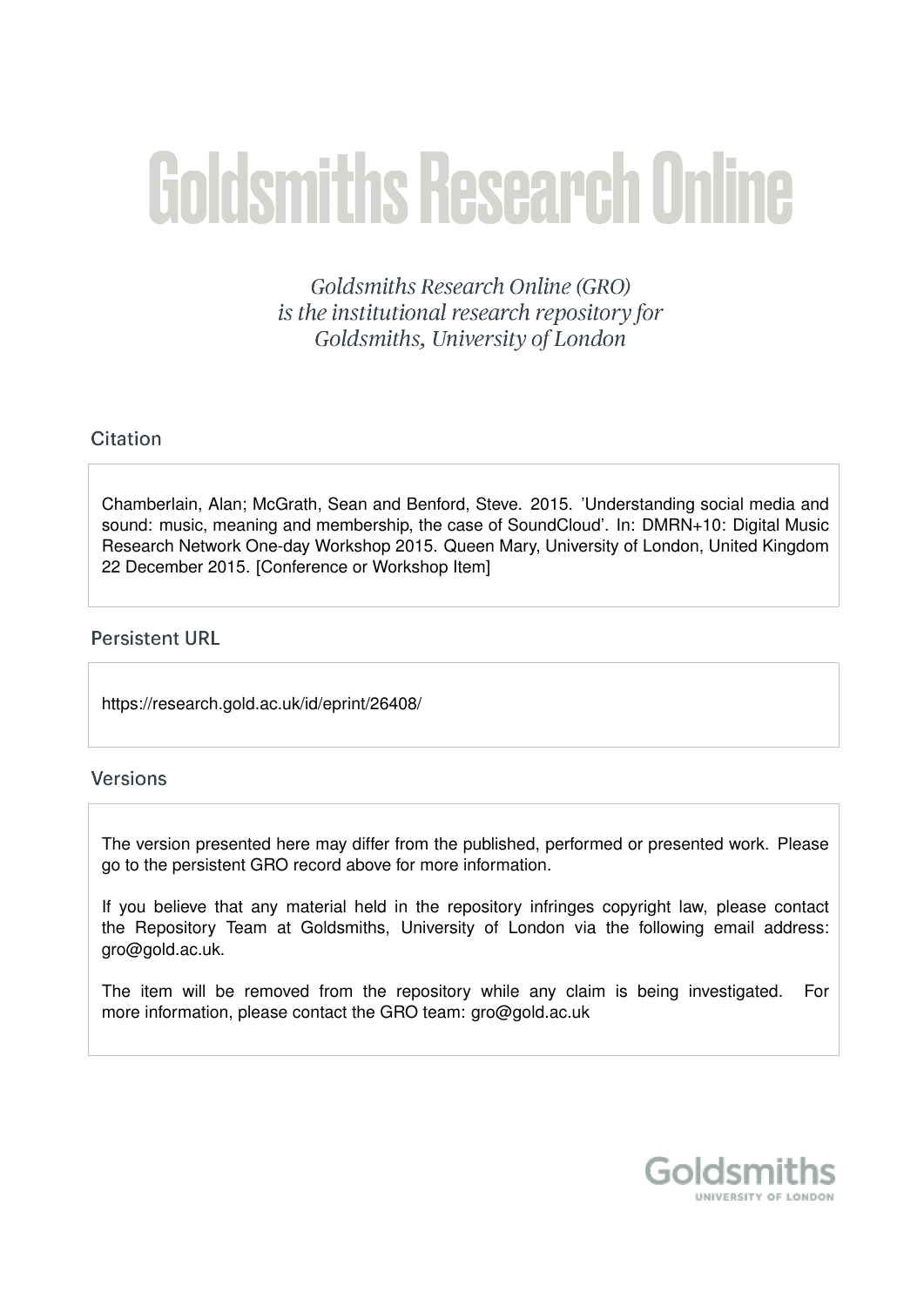# **Understanding Social Media and Sound: music, meaning and membership, the case of SoundCloud**

**Alan Chamberlain, Sean McGrath and Steve Benford**

Mixed Reality Laboratory, Department of Computer Science, University of Nottingham (firstname.surname)@nottingham.ac.uk

## **INTRODUCTION**

Social media technologies have meant that people's music consumption and production practices have rapidly changed and evolved. In this paper, we start to explore and present some of our initial findings in respect to this growing area of research by focusing upon the audio distribution platform SoundCloud. Technologies such as SoundCloud are enabling music producers and consumers a whole range of different ways in which they can engage, give/get feedback, promote, share, acquire, tag and make meaning of music. In this respect we are able to observe the role that such systems play in respect to: workflows and metadata production. The work also speaks about music consumption and production; as an individual and part of the crowd. We envisage that this paper will both provide a platform for future research and offer some insights into this world.

#### **SOCIAL SOUND**

The SoundCloud<sup>1</sup> platform offers both the consumers and producers music of music a range of mechanisms by which they can share and consume music. In this section we start to briefly unpack some of the reasoning and motivation behind sharing and consuming as practical activities. We use these as a point by which we can encourage the research community to think about the "implications for design" (Dourish 2006) that these findings bring forwards. Our research suggests that various communities of producers and consumers use SoundCloud. We were able to observe how people accessed and managed their audio libraries and the tools and techniques used to contribute in this space. We chose to focus on the growing Grime and Dubstep cultures and explore the utilization of SoundCloud in their work. Semantic tagging and the retrieval of music is a core research theme within this space, the use of such tags in music searches has been explored at length (Byrd & Crawford 2002; Begelman 2006; Bischoff 2008). While semantics offer a means by which to search and sort (Sandler 2007; Turnbull 2008a; Turnbull 2008b) tag uniformity presents problems. Tags such as #Grime and #GrimeUK, are used interchangeably, though no additional meaning is prescribed to either. Typically the community, and the individuals that make up that community control tagging conventions. The practice of tagging helps to define and refine conventions for tagging – it is an evolving emergent process. The community's playlists, shares and samples also offer a 'best practice' view of production in this context. Who has tagged, and the way this has been done is important to the community. One might say that how tags are used evidences one's expertise, belonging and standing within a given SoundCloud community. The tagging of '*free*

*downloads'* also presents issues. Many '*free downloads*' are intended to be reused, though lack a creative commons license or a policy of reuse. This presents a number of challenges in the ethical and legal domains (Darrow & Ferrera 2007; Peguera 2011). To compound the problem, the genre is historically notorious for sampling and reuse without proper attribution, although identifying these practices is technically possible (Rho, Han, Hwang, & Kim, 2008; Ryynänen, 2008). The challenge here is working with a culture grounded in subverting traditional licensing rules. Groups and practices have emerged in this space that exist beyond the 'usual' music consumption models. Private spaces for feedback, tips, tools and samples offer a contextualized view, defining access by linked project, or technical skill level for instance. People are able to create networks for expert feedback or link themselves to projects dynamically. The resulting 'production' workflows that emerge are dynamic and situated (Garfinkel 1984) offering a 'refixing'/'remixing' of tracks in a range of different fluid contexts. This can include editing, adding to a track or recomposing a piece of music. The possibility for a track to be remixed several times means that the ownership of a track becomes less evident with each iteration, often to a point beyond traceability. Services that could designed and developed to work with SoundCloud may relate to provenancing 'mix' iterations, what DAWs<sup>2</sup>, instruments and plugins were used on a track, and by whom. Instruments such as the Carolan guitar (Benford *et al*. 2015) have a digital, as well as a physical presence and this could be used to enhance and support future mixes that link to both consumption and production practices. It is clearly evident that social media is implicated within the music production/consumption workflow; integrating such technologies into music production software can offer new and exciting possibilities for composers and consumers alike.

#### **CONCLUSION**

This short introduction to the world of SoundCloud offers insights into the world of audio-based social media. In presenting this work we realize that we have only 'scratched the surface' of what is yet to be understood in this emerging field of research. We hope that this introduction will open up new research and design avenues for researchers working within a variety of research fields, from audio technologists, to HCI/CSCW researchers and social scientists.

## **ACKNOWLEDGEMENT**

We would like to acknowledge the grant Fusing Semantic and Audio Technologies for Intelligent Music Production and Consumption - EP/L019981/1

 <sup>1</sup> SoundCloud – www.soundcloud.com